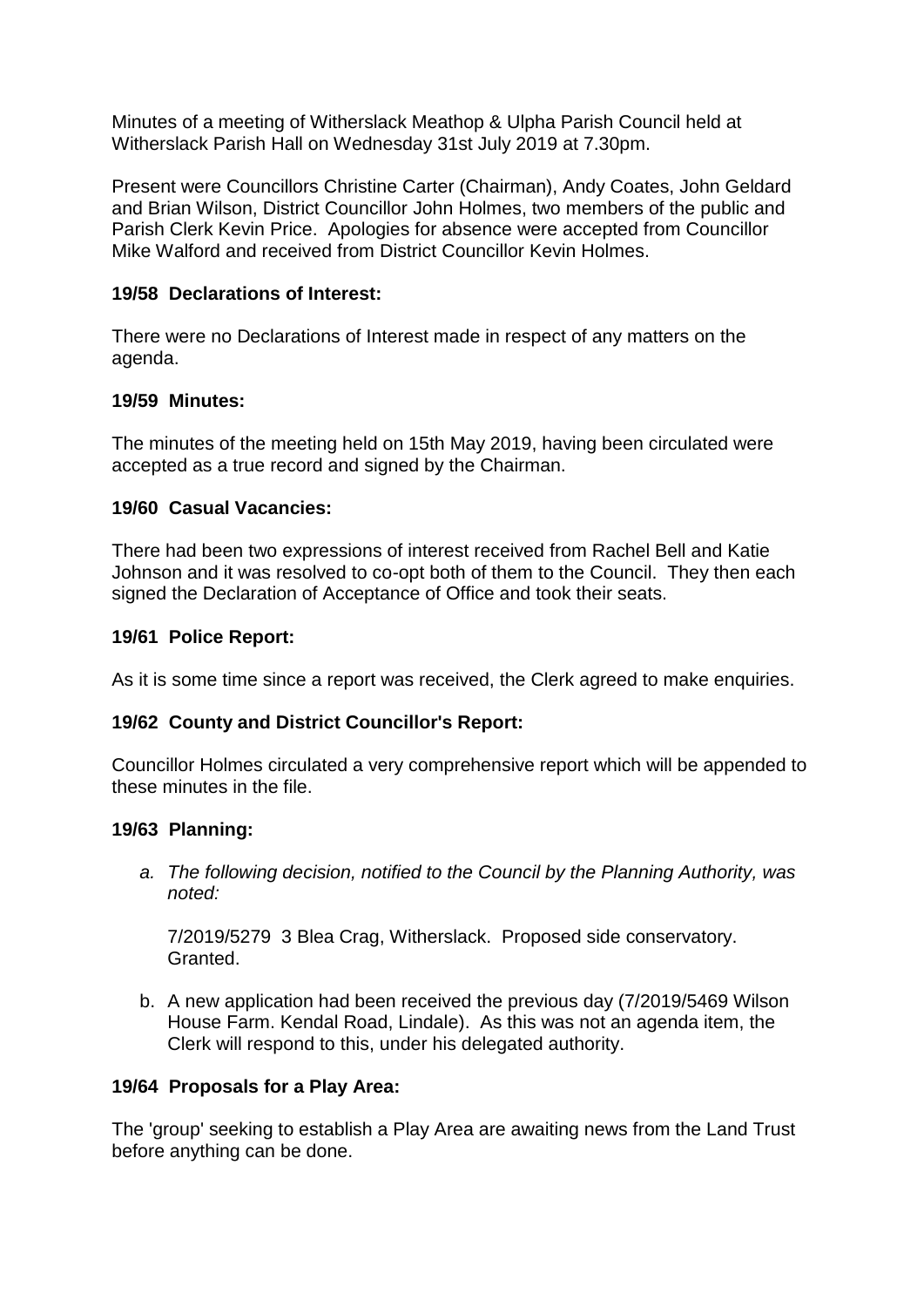# **19/65 Film Festival 2020:**

A recent meeting had been cancelled so there was nothing further to report at present.

## **19/66 Seat at Meathop:**

The seat is now in place.

## **19/67 Repair of the stone wall outside the school:**

This had been repaired by John Blamire and it was resolved that the Council will pay for it upon receipt of the invoice.

## **19/68 A590 Drop-in:**

The recent Drop-in had been attended by a large number of people and there will be a full report presented at the next meeting.

## **19/69 Strategic Long-Term Plan for the parish:**

Councillor Wilson updated the Council on the work he had done and said he was still willing to meet Councillors on a one to one basis if this would be helpful, in order to take the Plan forward.

As this was his final meeting as a Councillor, the Chairman thanked him on behalf of the Council, for his many years of service to the parish and community.

## **19/70 Community Survey:**

Councillor Coates said that all the survey forms had been printed and those for Meathop had been distributed. Those for the remainder of the parish would be distributed in early September and it is hoped to have the results in time for the November meeting.

#### **19/71 Finance:**

*a. It was resolved to pay the following accounts:*

| K M Price              | £196.34 | Balancing payment (change of tax code)   |
|------------------------|---------|------------------------------------------|
| K M Price              | £97.52  | Quarterly expenses to 30th June,         |
|                        |         | including use of home office and travel. |
| <b>Steve Ratcliffe</b> |         |                                          |
|                        | £300.00 | Witherslack B4RN (Grant)                 |

b. The cash and budget statements were noted.